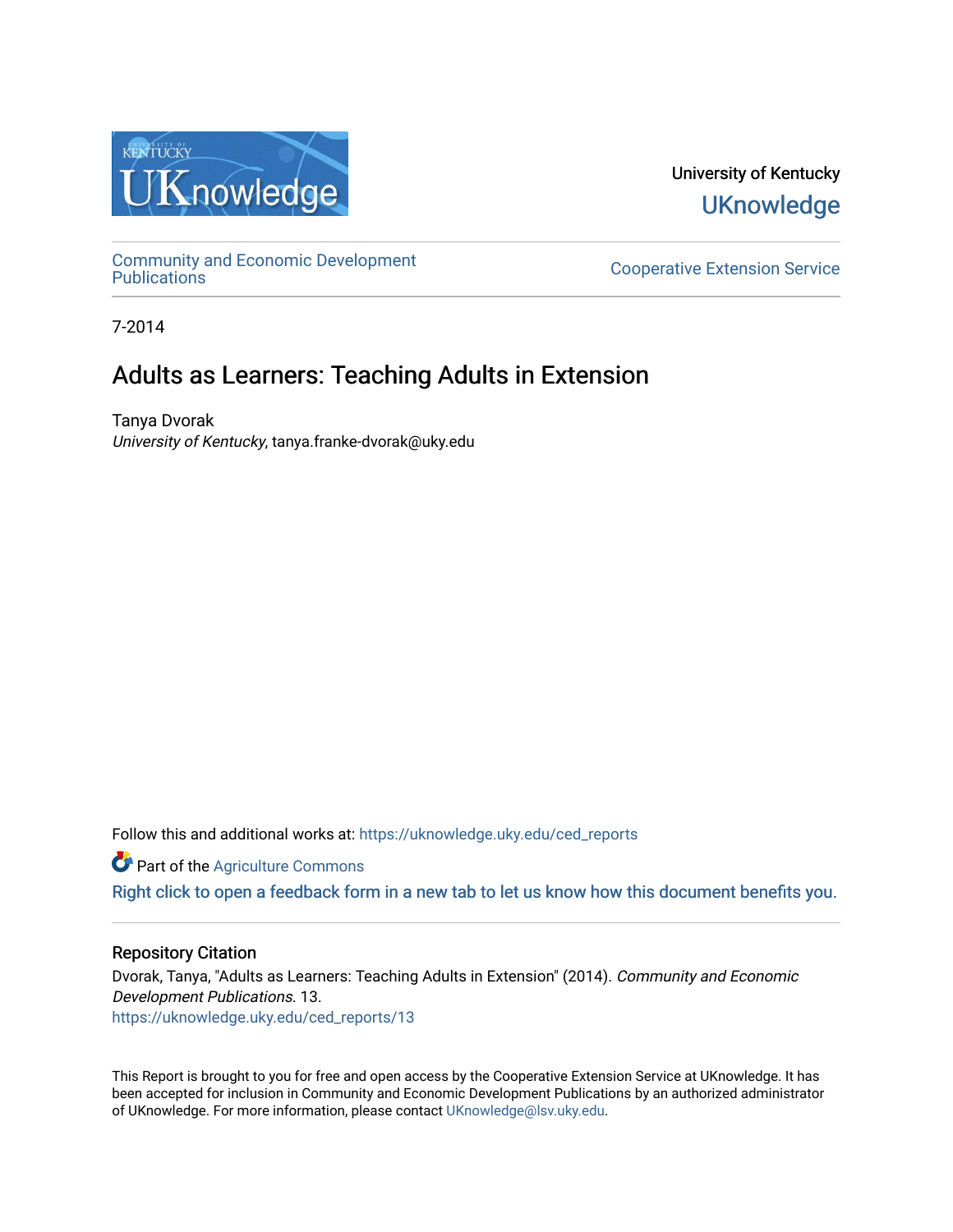

# **Adults as Learners: Teaching Adults in Extension**

*Tanya Dvorak, Community and Leadership Development*

Teaching adults is the foundation upon which rests<br>the Cooperative Extension mission, "to enable<br>people to improve their lives and communities through people to improve their lives and communities through learning partnerships that put knowledge to work." Agents and university faculty began targeting adult audiences through Extension programs that predated the Smith Lever Act of 1914, and adult education is as important today as it was more than 100 years ago. As an adult educator, it is important for you to better understand your adult audiences and their educational needs to ensure that Extension remains the world's largest non-formal educational program. Although teaching adults in a non-formal arena does not yield a formal degree or certification, the training or other education avenues are vital to their lives and businesses.

Adults are a specialized audience of learners; therefore, you should consider several aspects when developing and hosting educational programs for them. There are also numerous differences in teaching approaches of adults versus youth. For instance, adults bring experience and education, among other aspects, with them. As an adult educator, you are both an educator and a facilitator of learning. You are primarily responsible for educating your learners and teaching in an engaged, active way. You also serve as a facilitator of learning by calling upon adult learners to share their knowledge and experiences with the group. This enables the program participants (and you) to all learn something from each other. Therefore, it is important to provide a climate conducive to learning, or an "educative environment."

An educative environment for adult learners includes:

- A safe, non-threatening learning environment
- A place where their personalities are respected
- Allowing adult learners to participate in decision making, freedom of expression, and availability of information
- Mutuality of responsibility in defining goals, planning and conducting activities, and evaluating the learning

These principles are in line with the process utilized by the Kentucky Cooperative Extension Service agents for the development of successful plans of work. For Extension programs to be well attended and well perceived, these concepts must be fully understood and followed. It is critically important to engage community members and advisory councils in decision making about educational programs, thus adding value and buy-in. Furthermore, adult educators should call on community members to seek insight on program planning in order to discover ideas for effective teaching techniques to reach members of specific communities or groups. Similar to engaging advisory councils, allowing others to help define goals for your programs and help you plan, conduct, and evaluate programs fosters additional opportunities for adults to learn and provide their expertise. Not every adult learner will be able to be involved in every step, but a committee, council, or stakeholder's assistance will enhance the program—and its outcomes—far better than what you as an individual adult educator can do alone. Thus, this assistance will aid in providing curriculum developed with the adult learners' needs and interests in mind.

## **Principles of Teaching Adults**

Research on adult education dates back to the early 1900s. The theory of teaching adults is known as andragogy, which was introduced in the United States in the

*Although teaching adults in a non-formal arena does not yield a formal degree or certification, the training or other education avenues are vital to their lives and businesses.*

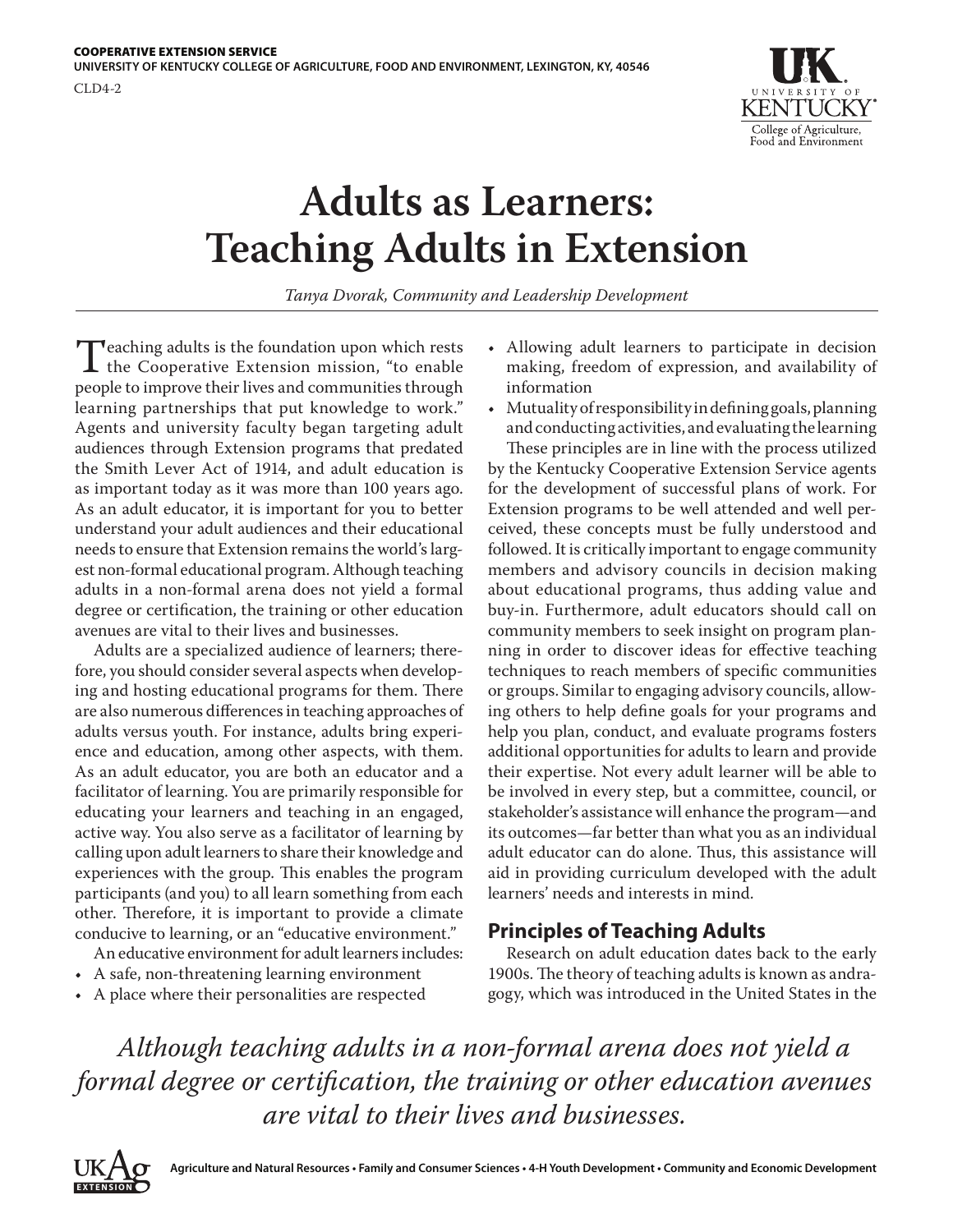# *Providing those with prior experience the opportunity to share their knowledge will empower them as program participants and enhance the overall educational program.*

1970s by Malcolm Knowles. Knowles is known as the father of andragogy. Andragogy is a Greek word, which when translated means "the art and science of helping adults learn." Andragogy, in essence, focuses on adults as learners and is the prolog for lifelong learning. Knowles established the following set of core adult learning principles, which are applicable to teaching adults in any circumstance and within any topic area.

#### *The Learner's Need to Know*

An adult needs to know why they need to learn information before attending a training. Sometimes adults readily realize they need information. For instance, a person recently diagnosed with diabetes typically wants to learn information more about their new condition and will often seek out educational programs to acquire it. However, oftentimes adult learners need to understand their need to learn this new information, so help them! Let them know upfront what they will learn, how they will learn it, and what impact this will have on their lives and the lives of those around them in your program marketing materials to create buy-in. With this new knowledge they will be much more likely to attend your educational program.

#### *Self-Concept of the Learner*

The self-concept of adult learners is different than that of children. Adults are independent learners and selfdirected in their learning. They believe and know they are responsible for their own learning. They will attend educational programs because they want to be there and learn information. As an adult educator, you must respect that the adult learners "want" to be at the training, therefore, taking into consideration what they want to learn is important. A good way to do this is either by sending out a preliminary questionnaire to participants who are registered for your training or ask participants during the introduction to the training what they want to learn. Furthermore, it is helpful for you as the educator to assess the current knowledge of adults, which may also be done prior to the training or at the beginning of the training. This will provide the adult educator with insight about the learners. Pre-tests, questionnaires, interviews, and surveys are all good methods for collecting this type of background information.

#### *Prior Experience of the Learner*

The prior experience of an adult learner will affect how much the adult learner may learn during the educational program. Every person has different life experiences, and prior experiences can provide a rich foundation for learning. The instructor of adults must realize that some participants may have significant experience in a certain area, while some may have little or no experience. The instructor should utilize adult learners who have more experience in order for the program to remain of use to the adults. Adults with lots of experience should be called on to provide personal expertise and experiences along with the content being provided by the adult educator. In general, adults like to talk, so providing those with prior experience the opportunity to share their knowledge will empower them as program participants and enhance the overall educational program. This will also help them feel personally needed as they are able to contribute to other learners. Assessing learners' prior knowledge will again aid the adult educator in utilizing participants during the program, yet it may also be impromptu.

#### *Readiness to Learn*

Readiness to learn refers to the fact that adults learn information when they are ready to learn it. For instance, a person will learn more about managing their finances, through the Managing in Tough Times Program, and apply the knowledge and skills they learn when they are ready to begin managing their finances better or when they know their family will be facing a change or has had a change in their financial situation. A person is ready to learn about a topic when they need to cope with a situation in life or perform a specific task. Adults are self-motivated to learn information that immediately applies to their lives. This is important in the early stages of program development as you market your program to the proper target audience. Adult educators want to attract adults who are ready to learn program content to attend their trainings.

#### *Orientation to Learning*

The orientation to learning is relative to why adult learners are at an educational program. Just as they need to be ready to learn, adults are life-centered and want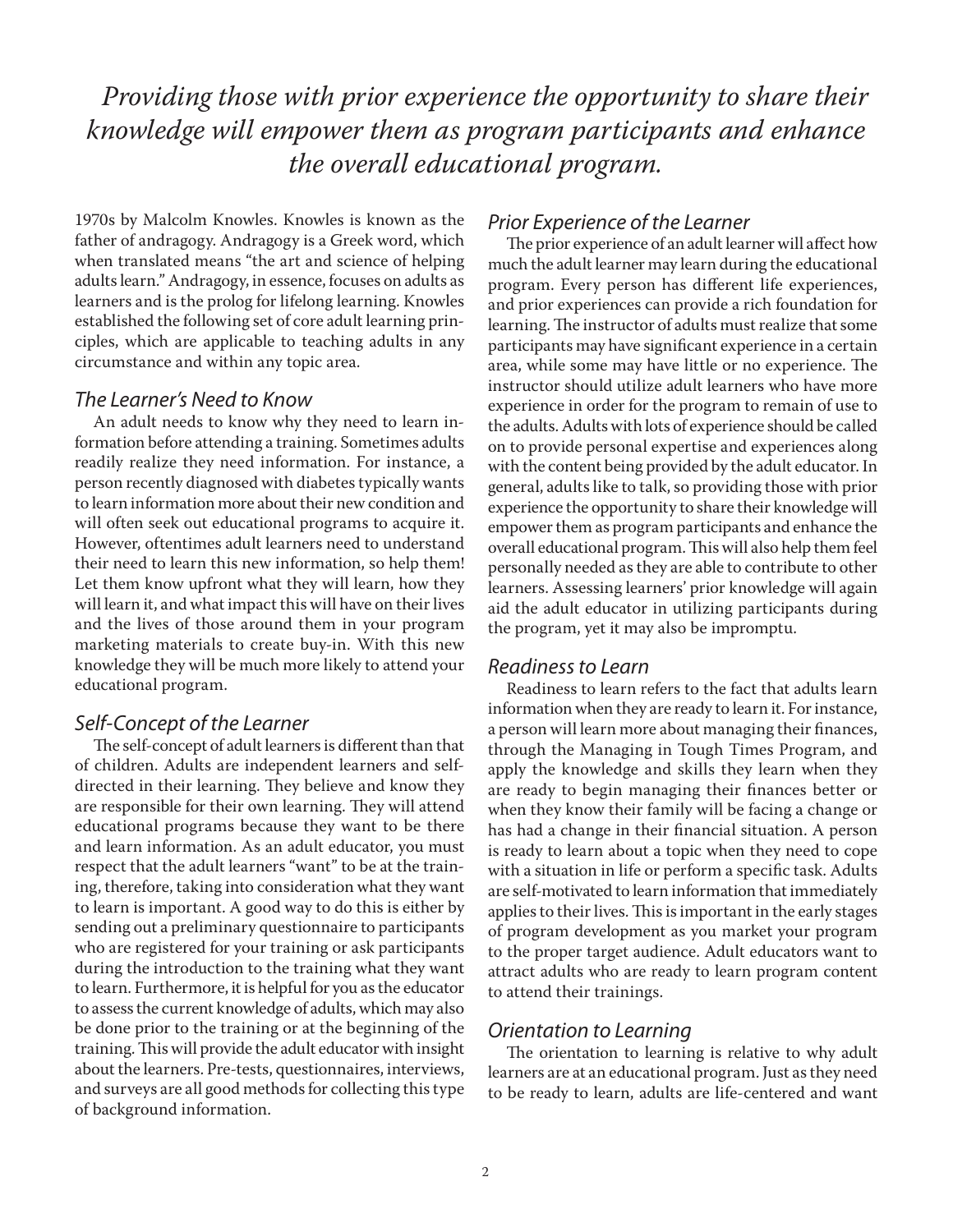to learn as a result of a problem they want to solve or other contextual situation they are in to solve a problem, complete a task or live in a more fulfilling way. The more oriented to learning a specific topic an adult is, the more likely they will be to learn.

#### *Motivation to Learn*

Adults are more intrinsically motivated to learn than extrinsically motivated. Intrinsic motivation for adults to attend an Extension program to learn new knowledge or skills may be improved self-esteem, an improved quality of life, recognition, self-actualization, or self-confidence. For example, if an adult wants to begin composting, he or she will attend a training where the adult educator provides information on how to build a compost bin, what may be composted, what to do with the compost over time, acquiring further resources and allow time for discussion. An adult may leave this program feeling empowered to go home and create their own compost bin. In this example, the personal payoff will be reducing waste by recycling and having compost material to utilize in their home garden or landscape.

Adult educators must consider each of these core adult learning principles when developing and hosting educational programs since a standardized approach to teaching adults will be ineffective. Adults need to be respected as individuals with needs and desires for new knowledge and skills that may be applied to their lives.

#### **Categories of Adult Learners**

Adult learners who attend continuing education programs fall within three categories: goal-oriented learners, activity-oriented learners, and learning-oriented learners (Table 1).

| <b>Categories of</b><br>adult learners | <b>Characteristics</b>                                                                  |
|----------------------------------------|-----------------------------------------------------------------------------------------|
| Goal-oriented<br>learners              | Attend educational programs to<br>learn a new skill or knowledge to<br>meet a need.     |
| Activity-oriented<br>learners          | Attend educational programs to<br>build relationships and communi-<br>cate with others. |
| Learning-oriented<br>learners          | Attend educational programs to<br>gain knowledge because they<br>love learning.         |

|  |  |  |  |  |  |  | Table 1. Categories of adult learners. |  |
|--|--|--|--|--|--|--|----------------------------------------|--|
|--|--|--|--|--|--|--|----------------------------------------|--|

Goal-oriented learners attend an educational program to learn something that applies directly to their lives. These learners become interested in a new skill or knowledge they wish to learn, and therefore attend the program to acquire it. A new homeowner might like to learn how to begin a home vegetable garden, so she seeks out a Saturday Extension home horticulture workshop in her county. Goal-oriented learners may be those "one time program attendees" who attend Extension programs to learn something specific in order to accomplish their own objectives.

Activity-oriented learners like to attend educational programs to participate in discussion, develop relationships, and meet new friends with similar interests. These learners like to join classes, clubs and groups and will choose to attend an educational program based on how much interaction that the program may allow them to have with other participants. Community members who join Homemakers' Clubs not only seek out the learning opportunities, but also actively seek the communication and relationship building aspects of the program. Plan accordingly to attract these types of participants by allotting extra time for conversations and allowing snacks to be served at trainings.

Learning-oriented learners are those who simply want to learn for the sake of learning. Learning-oriented adults are those who learn while on vacation. They read newsletters, visit educational websites, tune in to radio and television shows purposefully to learn new information.

Extension agents and/or specialists may identify these three general categories of educational program attendees once they get to know why adults are attending their training or what they wish to learn when introductions take place, or when getting to know local community members. Adult educators should consider *all* of these categories of adult learners when developing and marketing educational programs. Knowing the categories of adult learners will assist the adult educator in effectively hosting an educational program that meets the needs of the community and in recruiting learners to attend future programs.

#### **Learning Styles**

Adults who participate in Extension educational programs may possess different learning styles, or ways they process information and prefer to learn. Teaching in only one specific way is not an effective method of reaching and engaging a broad array of learners. Researchers suggest there are various learning styles models, but four general types of learning styles have been identified—visual, auditory, reading, and kinesthetic, which make up the VARK Model (Table 2).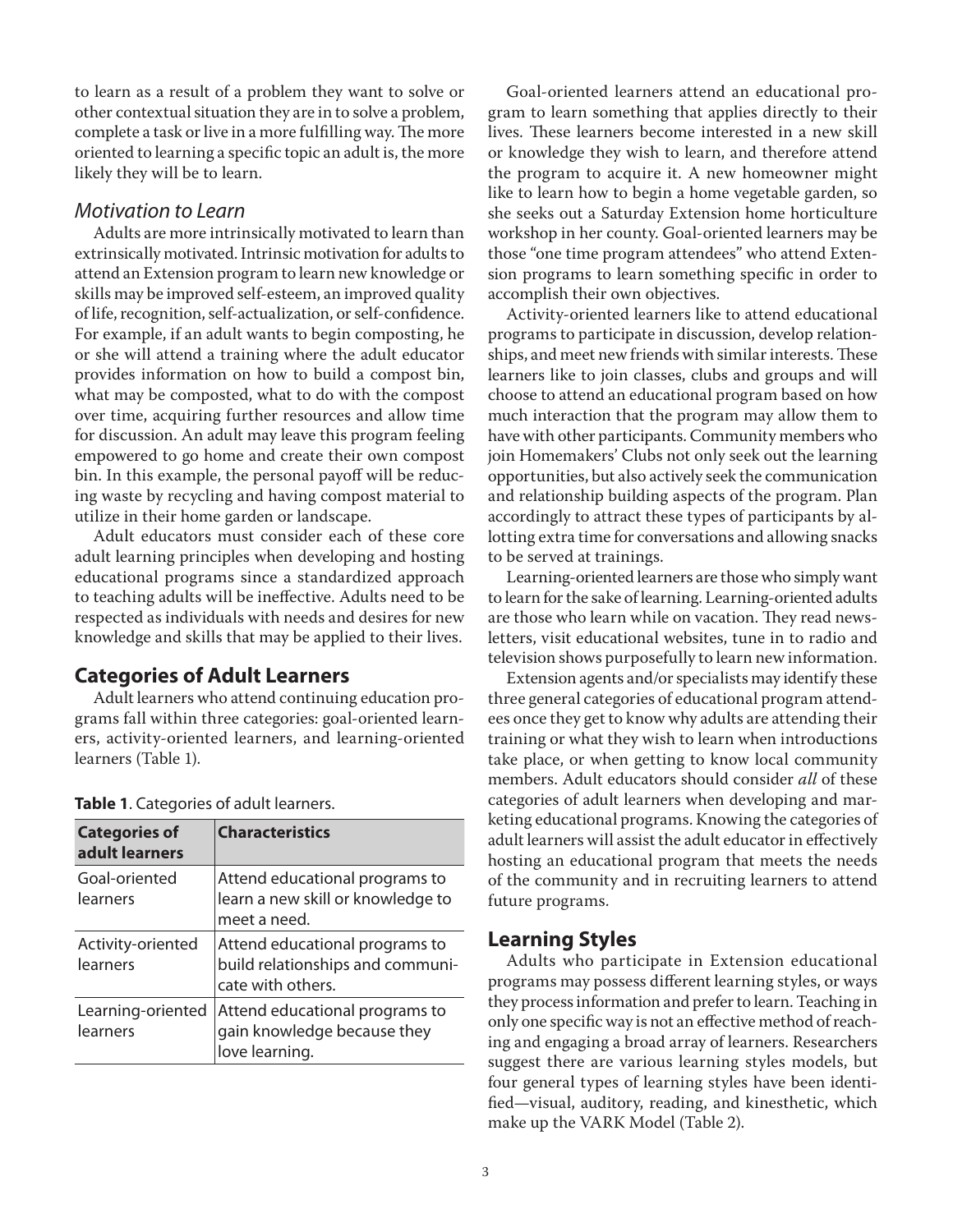**Table 2**. VARK Model learning styles.

| <b>Learning style</b> | <b>Characteristics</b>                                                                                                                              |
|-----------------------|-----------------------------------------------------------------------------------------------------------------------------------------------------|
| Visual                | Graphics, pictures, flow charts and<br>other visuals are helpful in learning.                                                                       |
| Auditory              | Hearing information is a prominent<br>part of learning. Listening to lec-<br>tures or recorded information to<br>play again is useful.              |
| Reading/writing       | Reading written text or writing<br>notes is important in comprehend-<br>ing and retaining information.                                              |
| Kinesthetic           | Motion and space, or hands-on ex-<br>periential learning is helpful. Being<br>able to practice something learned<br>to make it real is appreciated. |

Learning styles are developed based on a person's previous learning experiences, genetic make-up, culture, and the society in which they live. These differences in each adult learner must be respected instead of disregarded. Adult educators must step out of their common teaching comfort zone and vary their teaching techniques during their educational programs in order to engage all styles of learners. As a result of utilizing multiple techniques of teaching, participants will increase their learning and usefulness of the information. By adapting to learners and their situations, the new knowledge and skills will be more applicable for adult learners.

#### **Teaching Techniques**

There are multiple teaching techniques that may be utilized to teach an Extension educational program. However, lecture is the most well-known and commonly utilized. Lecture is not the only way to teach adults, and it is not an effective method in increasing learning for all learning styles. Teaching techniques should be varied and can include, but are not limited to, demonstrations, quizzes, question and answer time, discussions, storytelling, games, project activities, videos, and case studies

(Table 3). As stated previously, using a variety of teaching techniques when teaching adults is pertinent in reaching a higher learning satisfaction and retention based on learning styles, and it will also keep adult learners engaged. As an Extension educator, you should also plan for frequent breaks which allow for participant interaction.

Factors such as knowing the adult learners' background of experiences and categories (of adult learners) in which they fall, as well as the amount of time you have to teach, will help adult educators select the best teaching techniques for a specific topic/learning objective(s) to be learned. As adult educators, Extension agents and specialists must learn to adopt a variety of teaching techniques to improve their educational program impact. Adopting other teaching techniques besides the familiar lecture (or those in which we are most comfortable) may seem challenging, but over time the benefits of expanding your teaching practices will be evident in the success of program outcomes.

#### **Summary**

While creating your Extension plans of work, enlist the help of adults in the community, such as your advisory council members and/or other stakeholders, to help you ascertain which teaching techniques would be effective in reaching all Extension educational program adult learners with various learning styles and reasons for attending your program. These adults in the community will also be able to aid you in identifying the best time of day and day of the week to host your educational program and the ideal format of your educational program (onetime program, hands-on workshop, series of trainings, etc.) to recruit your target audience. Empower adult learners so that they may provide their experience and expertise through discussion and other teaching techniques during your next Extension educational program to make your program an invaluable and memorable learning experience. Who knows, you may just find a new and highly motivated volunteer!

*Adult educators must step out of their common teaching comfort zone and vary their teaching techniques during their educational programs in order to engage all styles of learners.*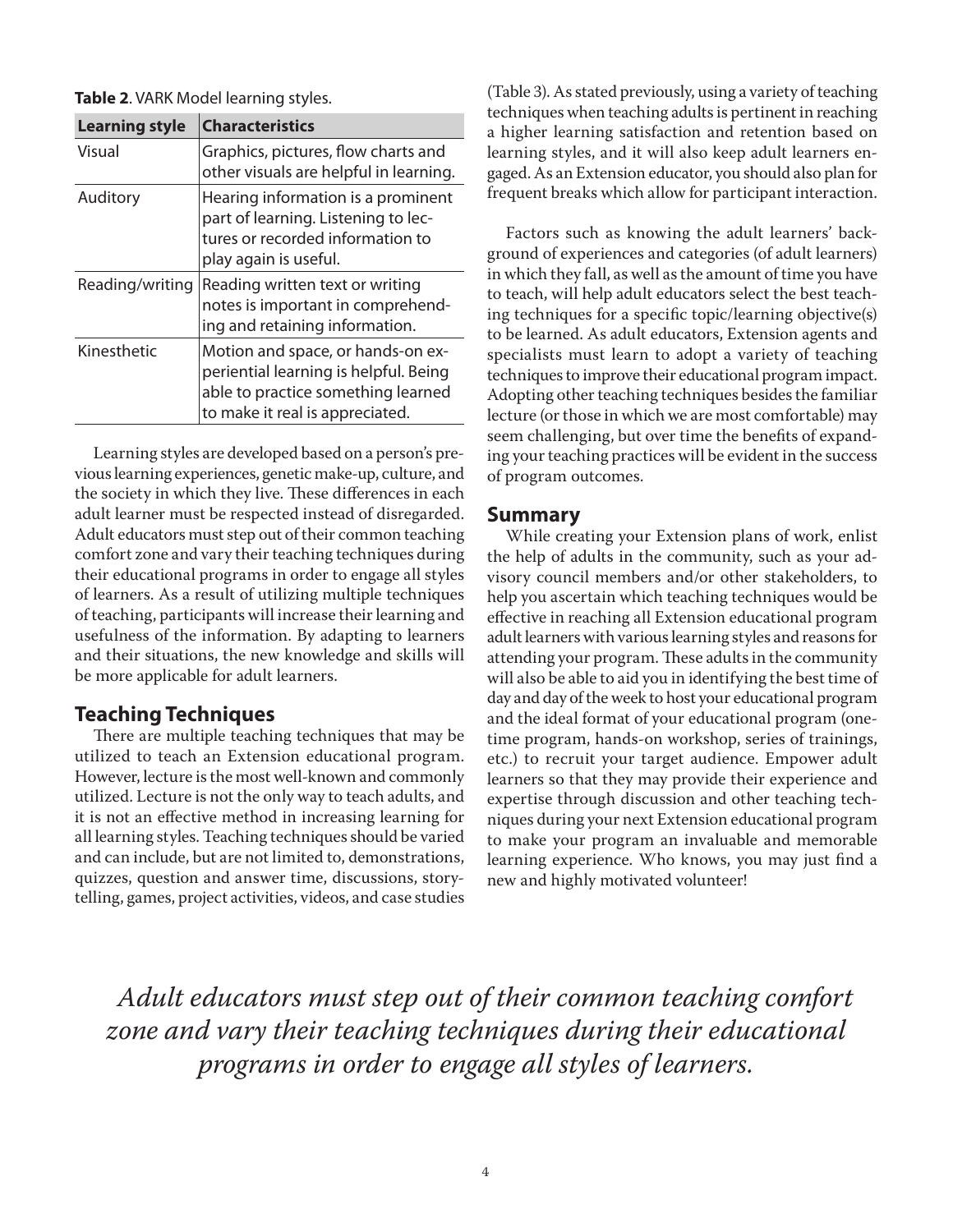| <b>Teaching technique</b>                                       | <b>Characteristics</b>                                                                                                                                                                                                                                                                                                                        |
|-----------------------------------------------------------------|-----------------------------------------------------------------------------------------------------------------------------------------------------------------------------------------------------------------------------------------------------------------------------------------------------------------------------------------------|
| Lecture/direct instruction                                      | Lecture should be limited to 15 to 20 minutes at a time. Learners lose focus if only sit-<br>ting and listening for a longer period of time.                                                                                                                                                                                                  |
| Demonstrations                                                  | Demonstrations allow for learning by observation of how to do something. May be<br>used with both large and small groups.                                                                                                                                                                                                                     |
| Quizzes                                                         | A quiz may be given to each individual or given to a group as a group quiz, which<br>allows for interactions and discussions about information presented. Quizzes do not<br>have to be done formally. Quizzing learners allows the adult educator to know what<br>and how much is being learned.                                              |
| Question and answer<br>(Q&A)                                    | Setting aside question and answer time during an educational program provides an<br>opportunity for learners to ask questions they still have. This time is often at the end of<br>a program, however, it is effective to allow Q&A time during the program if possible.                                                                      |
| <b>Discussions</b>                                              | Learning takes place in a social context and adult learners become resources for new<br>knowledge for one another as well as the adult educator. Discussions allow for infor-<br>mation sharing and comprehension.                                                                                                                            |
| Storytelling                                                    | Adult educators and learners can provide knowledge through real-life experiences -<br>telling stories - during educational programs, which can enhance understanding.                                                                                                                                                                         |
| Games                                                           | Teaching through the use of games is a fun way for adult learners to model actual<br>situations or problems they may face.                                                                                                                                                                                                                    |
| Project<br>activities                                           | These include simulations and problem solving activities where learners may experi-<br>ence how to do something being taught during the educational program. Experien-<br>tial and active learning helps learners apply the learning to their personal situations.                                                                            |
| Videos                                                          | Videos may provide a memorable learning experience that enhances knowledge<br>but should be used intermittently and no more than 20 minutes at a time without<br>engaging the learners.                                                                                                                                                       |
| Debate                                                          | Debate may be used to help adult learners complete empirical research to develop<br>reasoned arguments for or against a proposition. The process of debate allows learn-<br>ers to critically analyze both sides of an argument.                                                                                                              |
| Case studies                                                    | Case studies allow adults to better understand and analyze learning. They also allow<br>for discussion and the transfer of knowledge/skills learned to other situations.                                                                                                                                                                      |
| <b>Educational tours</b>                                        | Educational tours, or field days, have been used since the beginning of the Coopera-<br>tive Extension Service. Educational tours are a way for adults to observe and learn to<br>adopt new practices by seeing how things work/have worked. Tours also enhance<br>understanding of information.                                              |
| Guest speaker/panel<br>discussion                               | Guest speakers and panels are a way to enhance an educational program by bring-<br>ing in experts in fields relative to the topic being taught. The guests may provide<br>knowledge and answer questions adult learners have. Panel discussions are a great<br>way to develop discussion when there is a large group of program participants. |
| Handouts/fact sheets/<br>other written materials or<br>websites | Adult learners sometimes like having resources for additional information once an<br>educational program is completed. Provide handouts, fact sheets, web links and/or<br>other written material to adult learners to reinforce learning.                                                                                                     |
| Distance learning                                               | Webinars, both live and recorded, and online courses are a valuable way to educate<br>adult learners. Distance learning enables adults to have some control over their<br>learning as they may possibly be able to take part in learning at their own pace and<br>in their desired location.                                                  |

**Table 3**. Teaching techniques.